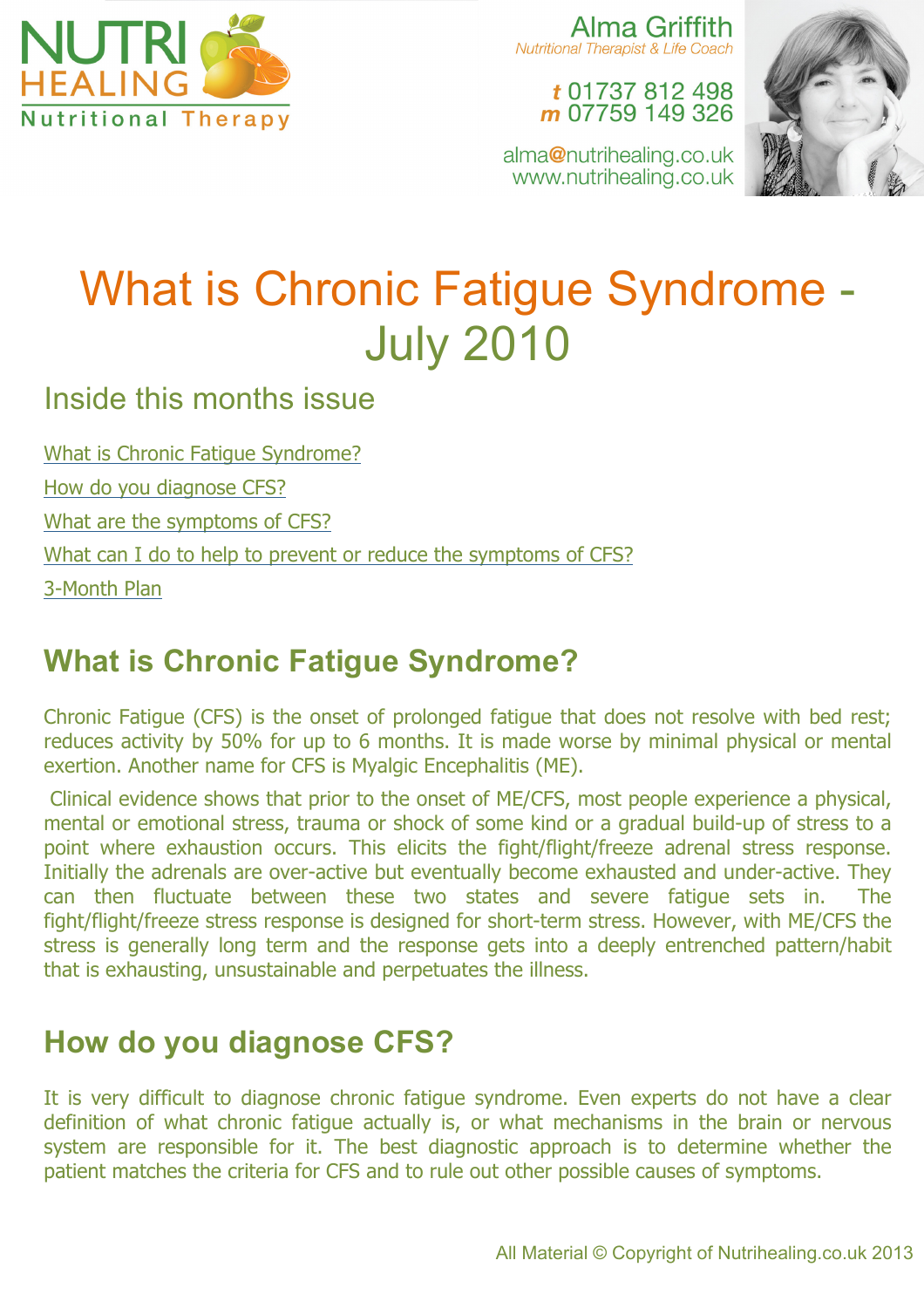### **What are the symptoms of CFS?**

- $\circ$  A feeling of fatigue (severe tiredness) is the main symptom
- $\circ$  There is a definite time when it began, and not a lifelong feeling of tiredness
- o Fatigue is severe, disabling, and affects your physical and mental function
- $\circ$  Fatigue should persist for 6 months or more, and be present 50% of the time
- o Other symptoms often occur, especially myalgia (muscle aches), mood and sleep disturbance, can occur - but fatigue is the main symptom
- $\circ$  There should be no other medical reason for fatigue (no heart problems, chest problems, or other medical problems which cause fatigue)

#### **Accompanied by**

- o Sore throat
- o Low grade fever
- o Muscle and joint pains
- o Emotional stress/depression
- o Loss of concentration
- o Lymph node swelling
- o Headaches
- o Nausea and loss of appetite
- o Intestinal discomfort
- o Sleep disturbances

#### **Other causes**

Physical or Psychological factors such as: drugs, chronic inflammation and pain, depression, long-term illness, etc.

Linked to the Epstein Barr Virus - visit Breakspear Medical centre

Member of the herpes family - after exposure remains in the body for life but kept in check if the Immune System (IS) is healthy. If the IS is compromised the virus can become active and disrupt immunity increasing susceptibility to health.

Often exposed to sub clinical attack as a child - symptomless but when it occurs in an adult the symptoms of infectious mononucleosis develops.

A disturbed IS plays a central role:

- o Low natural Killer cells (NK).
- o Low lymphocytes
- o Interferon abnormalities fights viruses
- o Immunological abnormalities: -
- o Fibromyalgia (FM) differences in diagnosis is the requirement of mucoskeletal pain.
- o MCS multiple chemical sensitivities adverse reactions to various chemicals.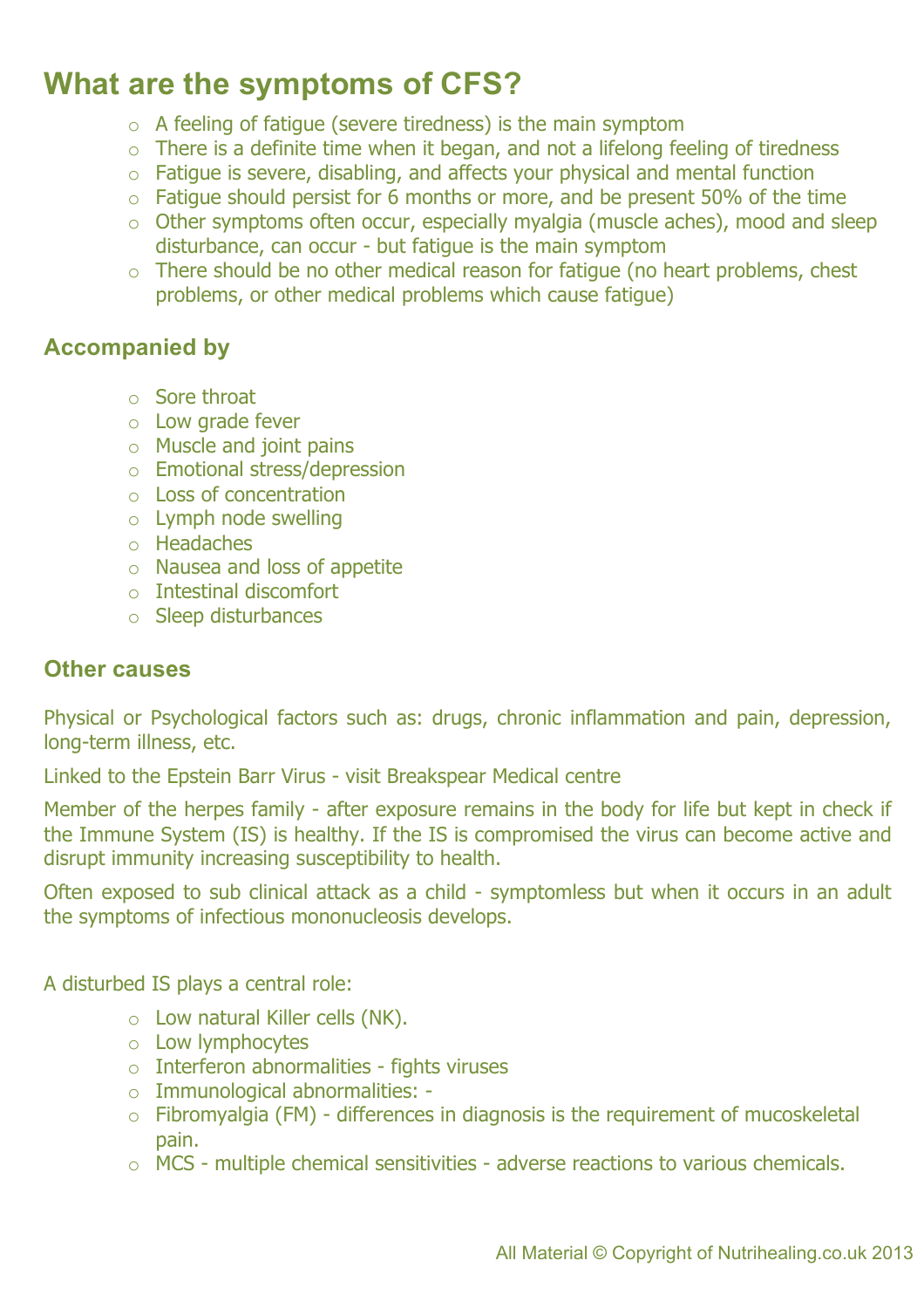#### **Stress**

High levels of stress secrete high levels of cortisol and other corticosteroids - these would normally be needed for general tissue repair and immune regulation but when the body is constantly in an alarm state responding to perceived stress - exhaustion prevails.

Exhaustion maybe caused by the loss of potassium ions and/or depletion of adrenal glucocorticoid steroids - cortisol.

Low potassium - cells are less effective then eventually die.

When cortisol is depleted this will result in low blood glucose - cells do not receive enough glucose and other nutrients to function properly. Organs weaken as long-term stress places a tremendous load on many organ systems - heart, BV, adrenals and Immune system.

#### **Impaired Liver function**

Exposure to additives, solvents, pesticides, toxic metals and other toxins stress the Liver leading to reduction in its ability to detoxify.

Symptoms - depression, malaise, headaches, digestive disturbance, allergies, PMS, constipation, chemical sensitivities.

#### **Impaired Immune function**

Fatigue is the body's response to infection because immune cell production occurs during sleep.

#### **Chronic Candida infection**

Benign yeast - Candida albicans live in digestive tract/vaginal tract. If abuse of antibiotics, low immune function or intestinal lining is damaged then yeast cells, various toxic by products of yeast enter the general circulation and disrupt body processes - resulting in IS dysfunction, depression, chemical sensitivities, digestive problems, food allergies or other chronic infections.

#### **Food allergies**

Chronic fatigue, muscle and joint aches, drowsiness, difficulty concentration, depression and nervousness.

#### **Hypothyroidism**

Hormones produced by the thyroid affect every cell in the body - deficiency will cause problems - Depression, weakness, and fatigue.

#### Hypoglycemia

Due to an imbalance in carbohydrate metabolism, due to high consumption of sugar and refined carbohydrates, thus resulting in low blood glucose - causing depression and fatigue.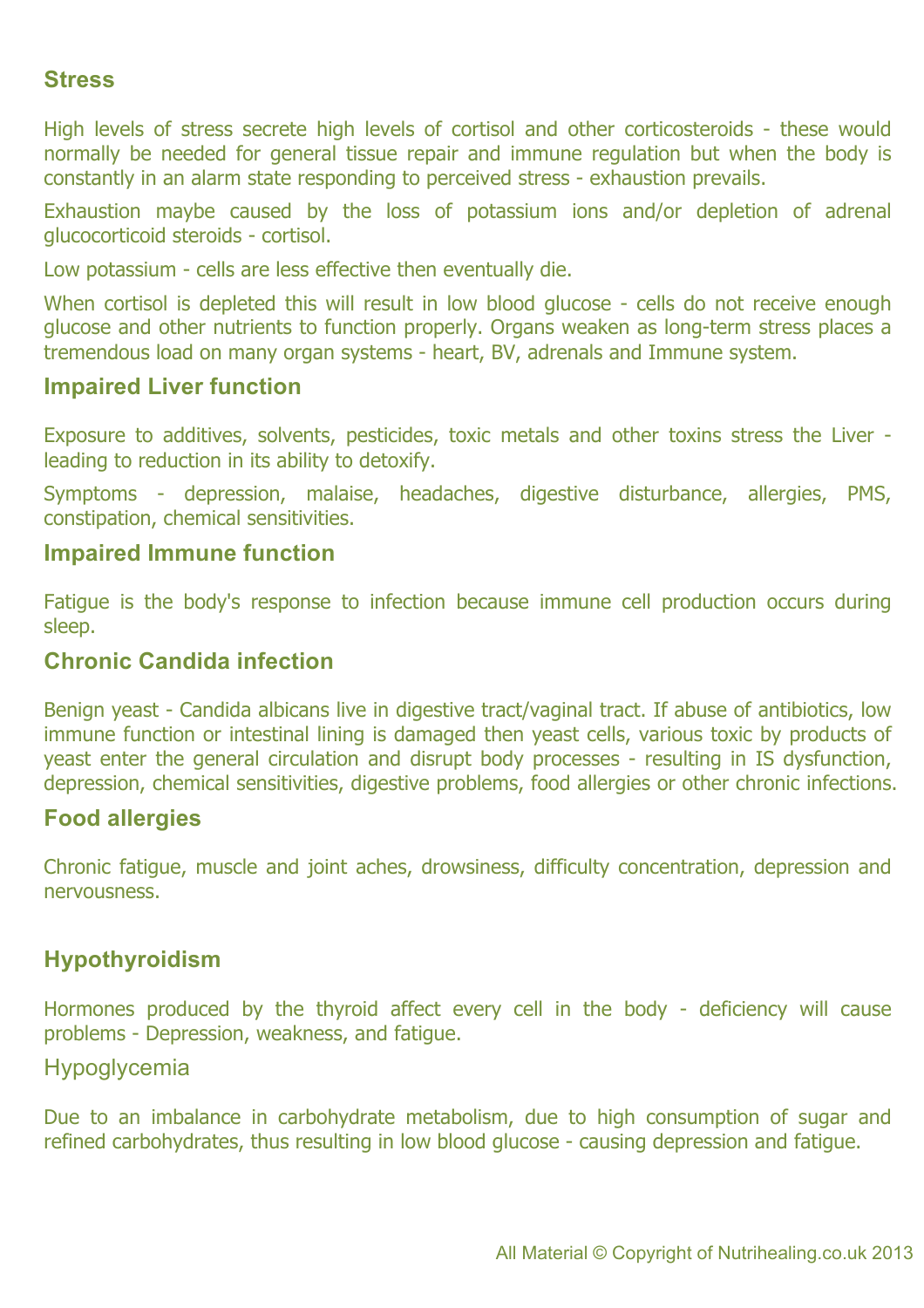#### **Others**

- o High alcohol & caffeine intake
- o Poor quality diet processed foods. Low in Vegetables/fruit, seeds, nuts, wholegrain, fish, legumes, antioxidants, vitamins/minerals, EFA, mg. P, trans fat, chemical additives.
- o Anemia and nutritional disturbances
- o Sleep disturbances
- o Mental negativity translates to every cell in the body.

### **What can I do to help to prevent or reduce the symptoms of CFS?**

- o Positive mental attitude
- o Regular exercise
- o Eat whole foods organic
- o Hypoallergenic cleaning produce
- o Restrict refined carbohydrates, alcohol, caffeine
- o Avoid use of antibiotics, medications and over the counter drugs as much as possible.
- o Identify and eliminate food allergens, check the status of your digestive system to see if you are digesting your food properly and absorbing the vitamins/minerals check out this website for TESTS - Genova Diagnostics
- $\circ$  Health promoting foods fresh produce fruit, vegetables, whole grains, pulses, nuts, seeds, organic meat and diary, fish.
- o Daily multivitamin/mineral good quality especially Vitamin B's
- o

### **3-Month Plan**

#### **Diet**

- o Reduce caffeine, alcohol and increase water
- o Adopt whole food diet organic
- o Control blood sugar avoid refined carbohydrates and sugar.
- $\circ$  Eat regularly 3 healthy main meals and healthy snacks.
- o Consider detoxification medical food product UltraClear powdered replacement formula - Nutri
- o Support digestive system probiotics/digestive enzymes Biocare
- $\circ$  Support the Adrenal glands very good products at Nutri